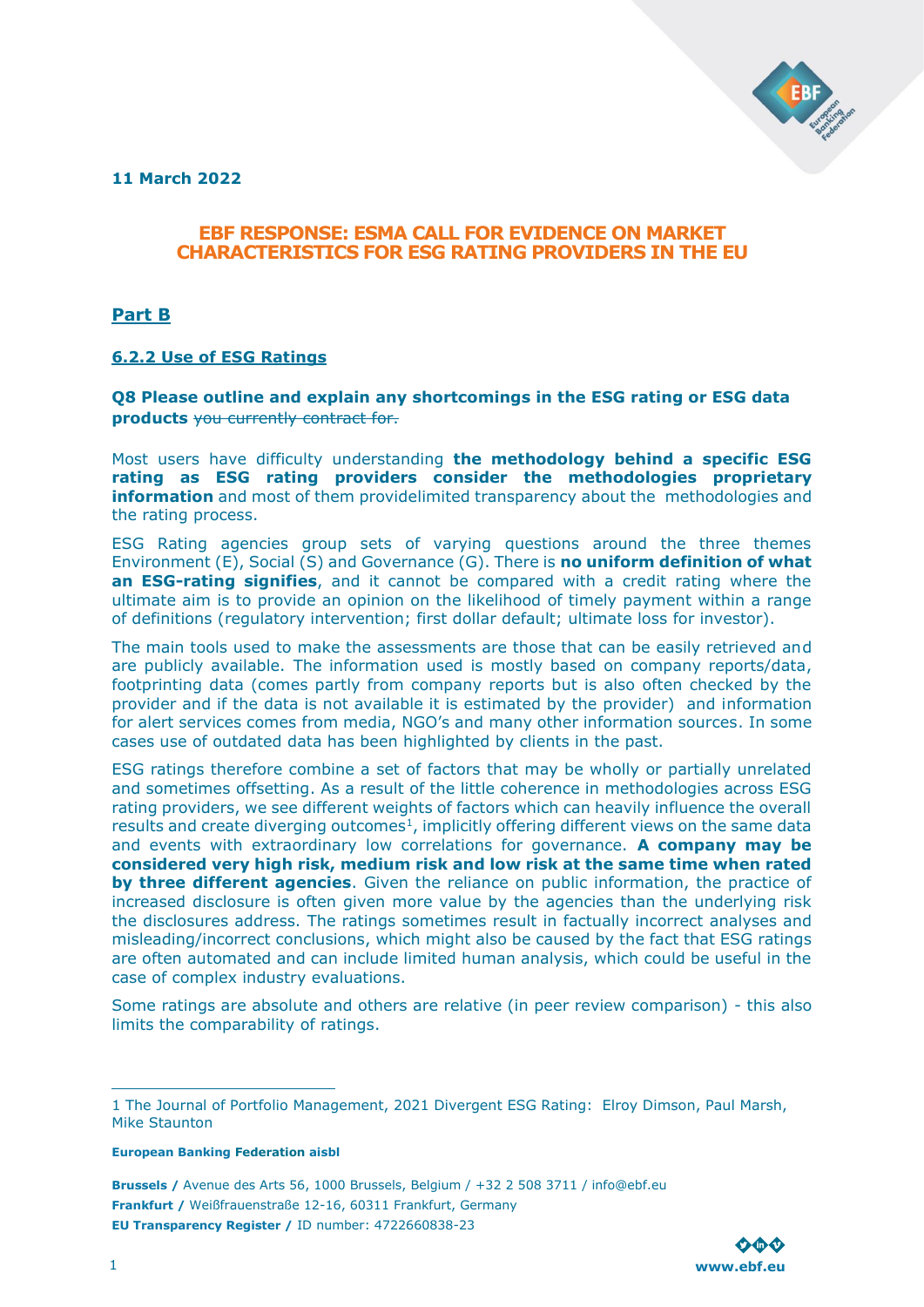

In addition, **ESG rating agencies enter into dialogue with the companies they rate, but at times are not responsive to the users request for clarification (even if they assess companies based on their responsiveness)**. Some maintain a policy that only public information can be included in the analysis, while others accept and include nonpublic information. Those, who enter into dialogue, typically provide a draft report for the customer to comment on. After an arbitrary time-period, the rating agency then publishes its report whether or not it has been given feedback, without specifying whether the assessed company provided any feedback or not. A statement considering the integration of the feedback (integrated or not ) should be required by ESMA. There is typically no sharing of the final report prior to publication as in the case for credit ratings. This means that it is not possible for the rated entity to assess, prior to publication, if the information provided has been take into account or not.

Moreover, ESG ratings are often automated and can include limited human analysis which might be needed for example in complex industries.

Sometimes the rated entity is not allowed to know the resulting rating. In other cases, certain information is disseminated without informing the rated entity. In general, information is not disclosed to the public but provided to subscribers only, again in contrast to rating agencies where ratings are disseminated publicly for all market participants to consider. This produces situations where market prices may be manipulated.

Finally, there is **a risk of dependency upon a limited number of non-European providers**, and potential conflicts of interest.

**Q9: Please outline whether you are satisfied with the level of methodological transparency** for the products you contract for, including transparency around data **sourcing** 

**No. It is difficult to understand the methodology behind a specific ESG rating as ESG rating providers consider the methodologies proprietary information**. The lack of clarity also means that issuers do not fully understand the assessment criteria and it is therefore difficult for them to improve their rating. Some agencies fully rely on quantitative methods of reporting where different competences converge in a single outcome. Others still privilege the single analyst approach where a single professional works as collector and owner of the outcome.

**Availability and reliability of data and lack of standard/harmonized definitions and approaches is also an issue.** Even if the data is available, it is difficult to compare. Harmonization and more transparency of the methodologies used by the rating providers would be appreciated. While technical algorithms and proprietary information does not have to be disclosed, **it would be useful to understand what material information rating providers are looking at** and how this is being used.

Information like reporting often comes with a **reliability** score. We have no insight as to whether third party review or any oversight is applied. It is however evident from systematic peer analyses that ESG ratings are produced by organisations that are understaffed with respect to the complexity of the analytical tasks. Analysts covers hundreds of companies and do not have the capacity to thoroughly analyze the company in depth. They generally assign E, S and G weights to companies without fully factoring in company specific risks. This sometimes results in factually incorrect analyses and misleading/incorrect conclusions.

### **European Banking Federation aisbl**

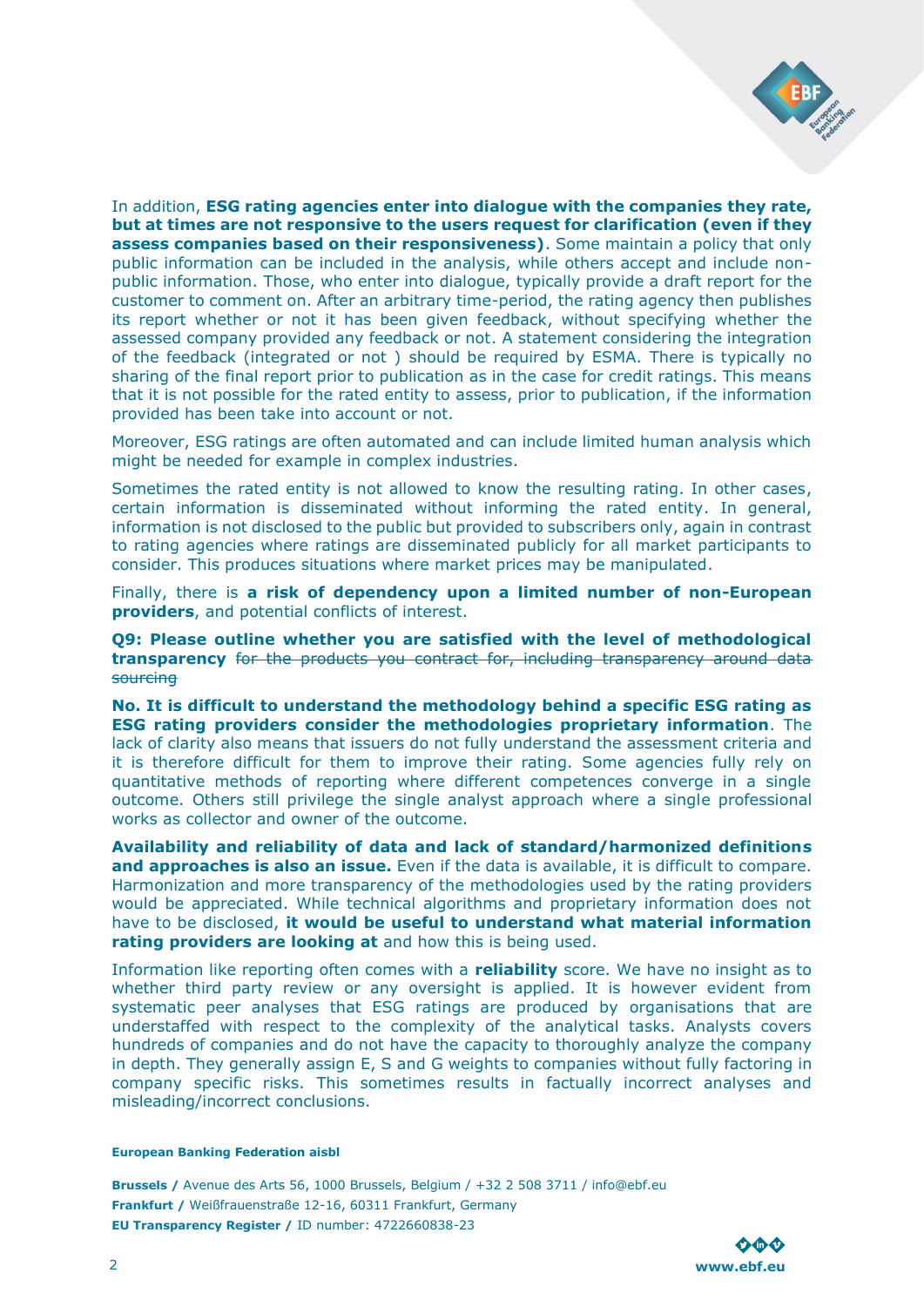

Indeed, investors have often been critical of the ability of agencies to identify and evaluate the risk. Specifically, in relation to banks, there is a **knowledge shortfall also in relation to knowledge about law, regulation and basic banking principles.** In this context, we would like to mention the initiative of the World Benchmarking Alliance [\(https://www.worldbenchmarkingalliance.org/\)](https://www.worldbenchmarkingalliance.org/). The Alliance is an initiative partly organised by the Dutch Government to create an open platform and to make the results of different rating agencies public, therefore creating more impact.

What we expect in terms of transparency:

**o Transparency around the source of ESG data (e.g., publicly disclosed, proxies/estimates, primary source of information regarding controversial events, or other proprietary data), and the frequency with which that data is updated)**

**o Transparency on product methodology in order for users to be able to determine quality and suitability of a product for their particular use case including on changes of methodologies. Transparency also when ESG data and rating providers change their methodologies**

## **o Transparency on what a particular product is intended to measure (e.g., whether the product is measuring ESG risk or sustainability impact)**

The abovementioned problems exist with regard to ESG data products, which provide ESG scorings on specific investment products.

ESG data products are very important for credit institutions, institutional investors (Asset managers, insurance undertakings, pension funds) and for investment firms providing investment advice with a portfolio approach and portfolio management services. In fact, ESG scoring represents a synthetic quantitative measure which helps investment firms classify/rank investment products according to their sustainable characteristics.

But also, ESG data products are very fragmented, use different approaches and methodologies, which are not transparent. That's why institutional investors and investment firms often use more ESG data providers and filter/adjust their outcome in order to make them more reliable.

Users (including Asset managers, credit institutions or investment firms) therefore expect that ESG data products become more

- granular and coherent with regulations (for instance SFDR and MiFID II/IDD ESG requirements…)
- reliable
- accessible
- comparable
- updated
- usable.

In view of this it should also be clarified what the difference between ESG ratings and ESG data products at regulatory level is.

Would new measures be introduced on these ESG rating providers, the priority should be to provide more transparency to users on several aspects such as governance, handling of conflicts of interest, quality of data (e.g., how frequently it is updated), methodologies,

### **European Banking Federation aisbl**

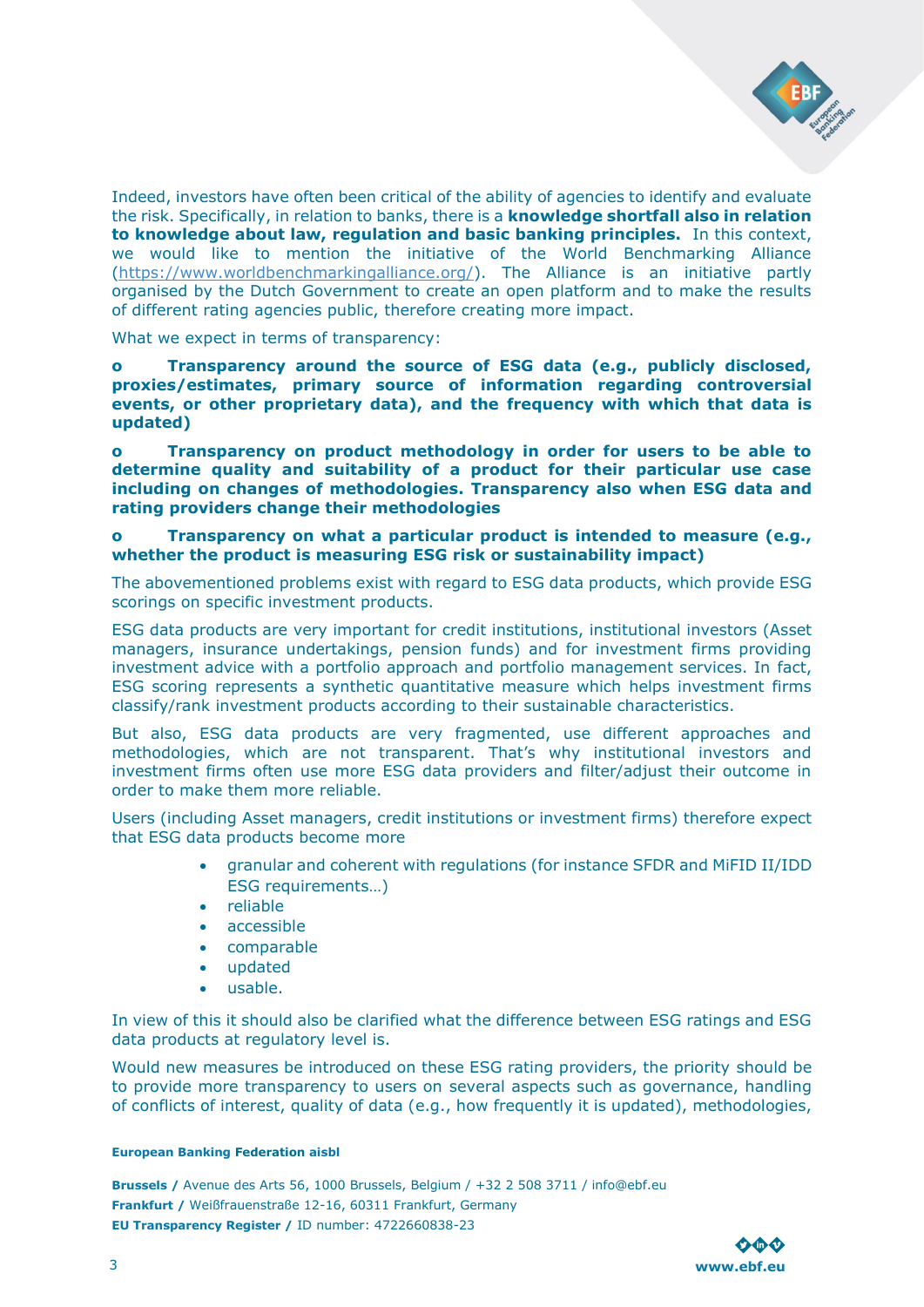

changes in methodologies, etc. **Adoption of good practice standards** could be relevant in this area as it would allow to reach a better level of transparency. In any case, such standards or rules should not undermine the current **diversity** offered by ESG rating providers. **Competitiveness** should be maintained, and stricter rules should not result in further concentration of these ESG rating providers.

## **6.2.4 General views on ESG ratings in EU Financial Markets**

**Q1. Please provide your views on the level of relevance of ESG ratings to EU financial markets and financial market participants. Do you consider this level will increase in the coming years.** 

The level of relevance of ESG ratings in EU financial markets is currently high, certainly relative to other developed country financial markets (e.g., US). As SFDR/MIFID regulations come into force, ESG ratings and related information will certainly grow in relevance as these regulations will serve to standardize and enhance existing financial institution and corporate disclosures on sustainability-related topics. As financial markets thrive on information, the availability of new and cleaner data from issuers will facilitate price discovery and could possibly mitigate systemic market risk.

While those ESG providers remain largely unregulated, their influence is expected to grow considerably. The rise of ESG's importance in investment decision-making has unsurprisingly presented a market opportunity for a growing number of players to emerge to service this need and ESG ratings can provide an aggregated view.

There are more than 600 ESG standards and frameworks, data providers, ratings and rankings, provided by a mix of established credit rating agencies and data vendors along with niche providers.

Challenges include discrepancies in ESG measurements and ongoing data quality problems.

In practice, we should avoid that ESG ratings are just a list of checks where the availability of certain documentation is seen as proof of real results. There are typically public statements that indicate great commitment to quality standards, integrity and high ethical standards; however, these are not clearly substantiated.

In addition, ESG rating agencies rely on media and the internet to scan for information, in particular in relation to controversies. Such data is generally indicated in the reports under a specific heading. Given the fiduciary duty of investors, **the usefulness of such information is questionable**, especially as it is not considered whether a past controversy is legally solved or not (sometimes to the advantage of accused as the controversy may have been based on rumours). While we understand that there are limited other sources to scan for controversies, but we would advocate that these issues should be more deeply investigated before deciding on a negative impact on ratings.**.**

The focus of data providers is **still on exclusions and relative ESG performance. More focus and data on positive impact would be welcome.** While indeed some asset managers or investors may find merits in the diversity of ratings, research or analysis, it seems that most find it confusing to get very diverging ratings from different providers on the same company or product. The lack of comparability is due to the **lack of uniformity** of the rating scales, criteria and objectives as well as lack of standardized disclosures. As market participants are used to and trust in credit ratings, they are looking for a similar approach when it comes to ESG.

### **European Banking Federation aisbl**

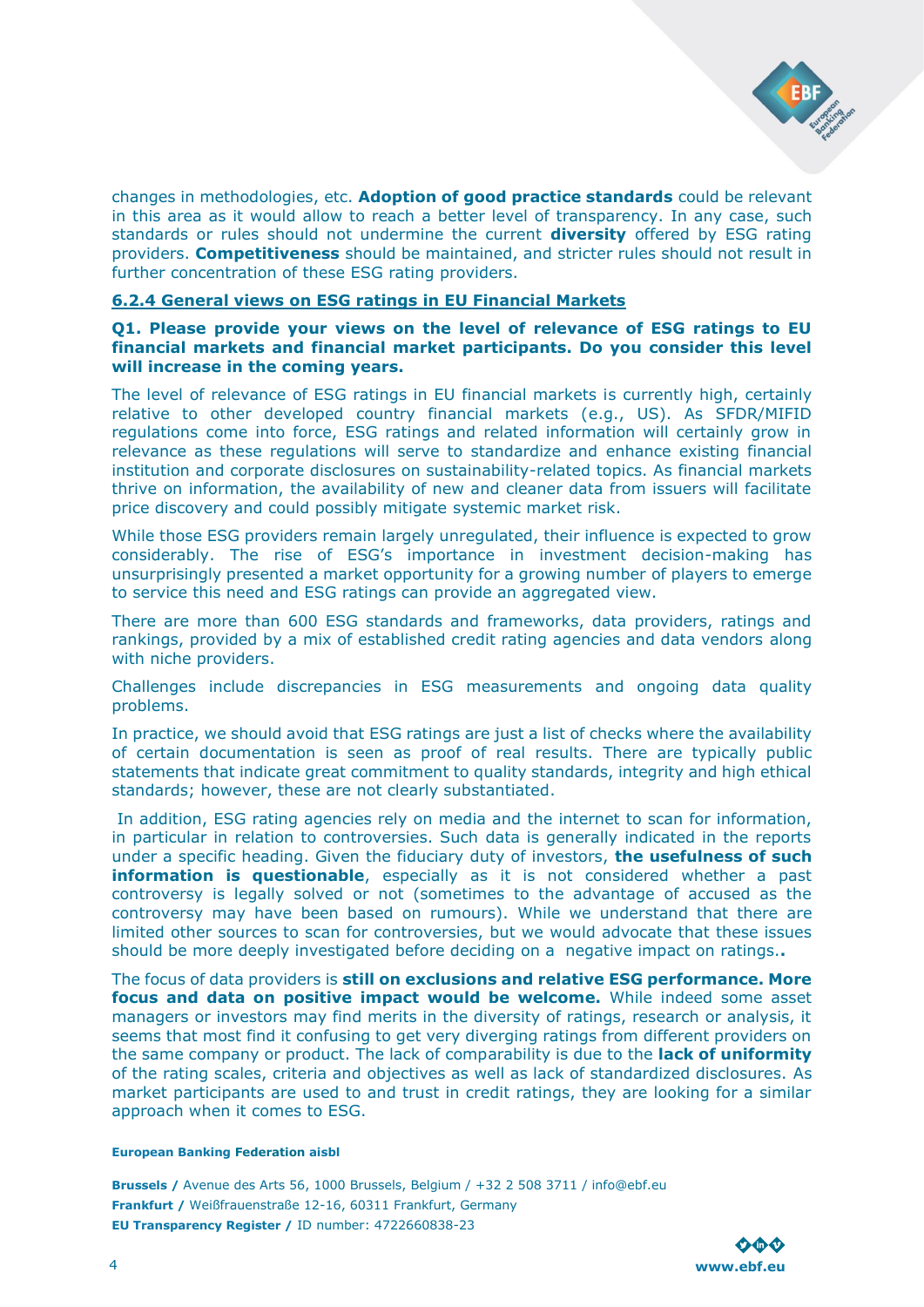

There is also **lack of auditable information** to analyse and compare.

As **integrated reporting standards such as TCFD** become more prevalent, the foundation may be laid for more proper analytical work. It is also important that methodologies and information sourcing are capable of considering relevant national conditions. This can for example be special mortgage systems, collective agreements on the labour market, welfare benefits etc. that can have positive impact on ESG rating. For instance, a mortgage system that provides loans to people from all social classes and makes it possible for most people to own their own home should score well on the social dimension in ESG-ratings.

Finally, as there is no clear definition and providers want to be unique, companies are faced with many different questions. This leads to thick ESG or integrated reports. We **would prefer to see focus in companies reporting on the most material data.**

The overwhelming number of norms and regulations that is directly impacting the financial system is pushing many operators to find short term remedies to their positioning towards the new legal requirements. Many actors in the financial field are requesting turnkey solutions that are often offered by ESG rating companies. Such solutions concern the possibility for the buyer to receive prefab lists of companies that are allegedly involved in specific activities or that are characterized by specific factors. It must be noted that a large amount of the data feeding the lists are estimates.

In addition, **the involvement of the entities subject to assessment should be reinforced**. **ESG rating providers should improve their information gathering processes with a dialogue with entities covered by their products. Companies should have a right of review before an ESG rating or data product is published.**

Finally, **the introduction of a clear framework with consistent global principles and harmonized standards for ESG rating** (EFRAG, IOSCO and International Sustainability Standards Board will help), currently lacking as mentioned above, would make it possible to have a clear and objective evaluation of financial market participants from ESG point of view with increasing use in the coming years.

### **Q2. Please provide your views on the level of risk ESG ratings currently pose to orderly markets, financial stability and investor protection in the EU. Do you consider this level will increase in the coming years?**

Investors' interest in sustainable investments and engagement is booming and standardization, harmonization and transparency are needed to level the playing field amongst all participants.

ESG ratings will become even more important given the sustainability impetus and to support the implementation of regulatory requirements.

Due to the additional complexity linked to the high-level aggregation of ESG issues compared to credit ratings, it would be important to forsee the breakdown of the rating into three sub ratings, being E, S and G. Moreover, the impact that an organization has on the environment should also be taken into consideration by the rating: up until now, ESG ratings mainly focus on financial material ESG aspects and the gap between the expectation of investors and reality is widening ((i.e., oil and gas companies might be part of an ESG portfolio managed based on ESG ratings).

The possible inaccuracy of data and the last-minute changes of ratings, when unforeseen scandals occur for instance, might be perceived as a nuisance, yet it is hard to determine

#### **European Banking Federation aisbl**

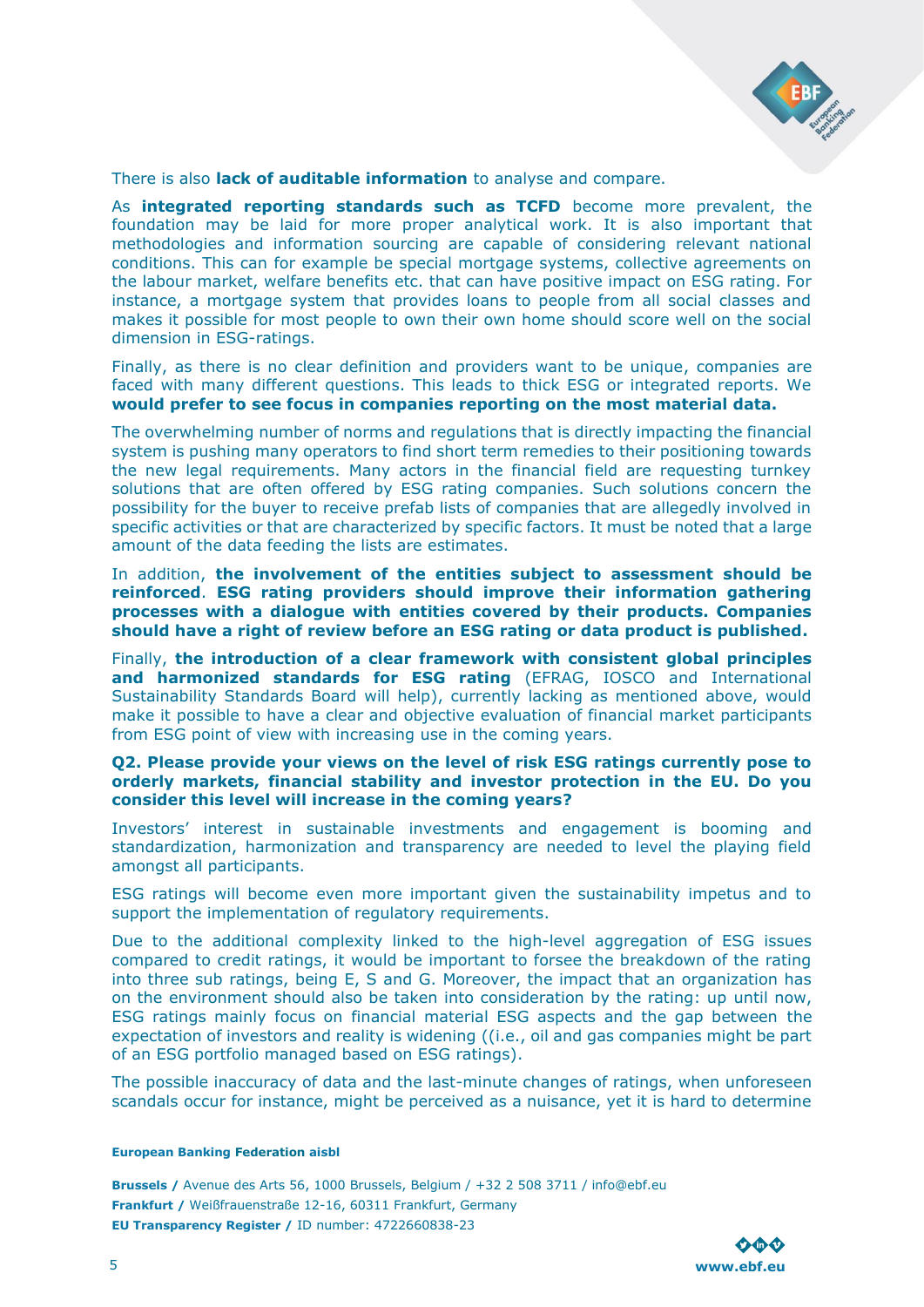

if this poses any type of threat to market stability. Consequently, the assessment has to put on hold and reviewed based on a further evaluation of data/events.

## **6.3.3 General views on ESG ratings in EU Financial Markets**

### **Q1. Please provide your views on the level of relevance of ESG ratings to EU financial markets and financial market participants. Do you consider this level will increase in the coming years.**

Yes, and in the short-term it will further increase as the demand for more granular ESG data on individual companies will rise – with more sophisticated ways of integrating ESG into financial modelling.

### **Q2. Please provide your views on the level of risk ESG ratings currently pose to orderly markets, financial stability and investor protection in the EU. Do you consider this level will increase in the coming years.**

Most ESG ratings focus on topics that are financially material only to a limited and varying extent. Hence, they only partly ensure the integration of ESG risks into investment and financing decisions. However, for financial market participants, who have just started integrating ESG into their risk management, this is supposedly an easy way of ticking the ESG box even though a more granular, thorough analysis of material topics for each individual company would be required. In addition, ESG ratings do not always take into account the impact and focus of an organization on the environment (double materiality) – hence there continues to be a gap between some investors' expectations (e.g. of retail investors) and real impact.

### **European Banking Federation aisbl**